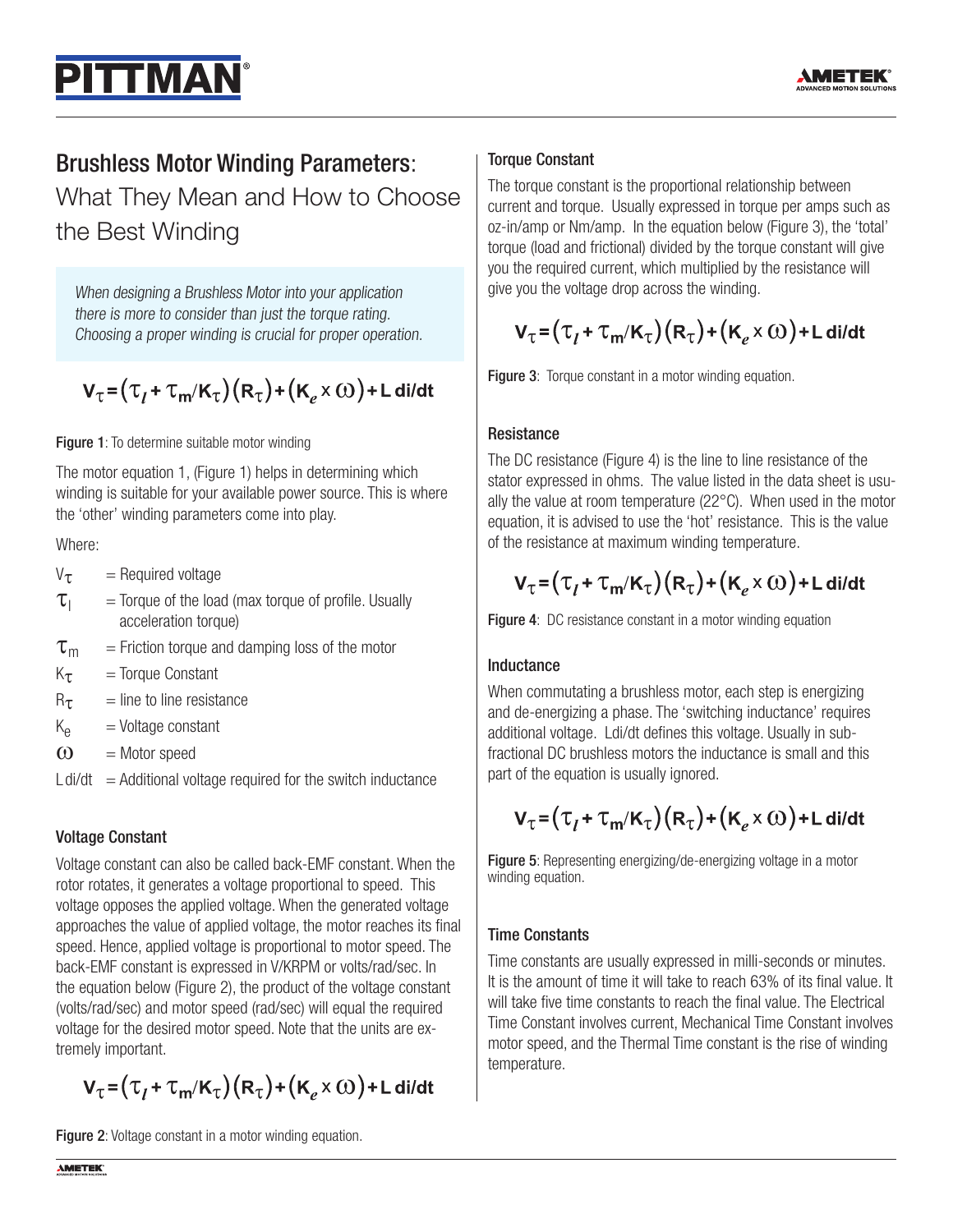#### Frictional Losses

When sizing out a motor, the load torque is not the only torque the motor must overcome. Internal motor losses must be included. Below are several parameters.

#### Coulomb Friction Torque

This is the static friction of the motor as measured with a torque watch at low speed. Usually termed 'breakaway torque'.

#### Viscous Damping Factor

Damping losses are proportional to speed. The losses usually include windage, eddy current, magnetic, etc. Viscous Damping is expressed in torque/speed.

## Example of How to Choose the Proper Winding

Need to accelerate a load to speed within a specified time, then maintain that load at speed. The acceleration period of this move would require the most input power and will define which winding is to be used.

| <b>Bus Voltage:</b>            | 48V DC                  |  |  |  |
|--------------------------------|-------------------------|--|--|--|
| <b>Operating Speed:</b>        | 314.2 rad/s (3,000 RPM) |  |  |  |
| <b>Acceleration</b><br>Torque: | 0.353 Nm (50 oz-in)     |  |  |  |
| <b>Running Torque:</b>         | 0.177 Nm (25 oz-in)     |  |  |  |

In this application, we will choose brushless motor EC057C-3 based on its continuous rated torque.



The next step, choose the appropriate winding using Equation 2 below.

$$
K_{\tau} = \frac{E}{\frac{\tau_1 + \tau_m}{K_m^2} + \frac{S}{K}}
$$

**1 2**: Equation used to determine a winding t<br>tion to load speed within a certain time. uatio<br>Colora  $\frac{1}{4}$ **Equation 2**: Equation used to determine a winding that facilitates<br>acceleration to load speed within a certain time. Plugging in the values, we get:  $2<sup>th</sup>$ 

$$
K_{\tau} = \frac{48}{.353 + .0103} + \frac{314.2}{1} = .115
$$
 Nm/A

Where:

 $K_{\tau}$  = Required motor torque constant

 $E =$  Supply voltage

 $\tau_1$  = Load torque

 $\tau_{\rm m}$  = Motor friction torque

 $K_m$  = Motor constant

 $S =$  line to line resistance

 $K =$ Rationalization constant

 $= 1353$  for oz-in, rpm units

 $= 9.5492$  for Nm, rpm units

 $= 1.000$  for Nm, rad/s units

The number calculated here (0.115 Nm/A) is an 'ideal' value. It is a good idea to choose a Kt that is about 15% lower to compensate for any 'other' losses such as voltage drop across the drive, effects of switching inductance, etc. This results in a Kt of .098 Nm/A. From the winding choices in Table 1, the 76.4 V WDG with a Kt of .102 Nm/A would be a good choice.

| <b>Specifications</b>             | <b>Units</b> | EC057C-3     | EC057C-3     | EC057C-3   |
|-----------------------------------|--------------|--------------|--------------|------------|
|                                   |              | 60.6 V WDG   | 76.4 V WDG   | 96.0 V WDG |
| Supply Voltage                    | <b>VDC</b>   | 60.6         | 76.4         | 96.0       |
| <b>Continuous Torque</b>          | <b>Nm</b>    | 0.219        | 0.219        | 0.219      |
| Torque Constant                   | Nm/A         | 0.083        | 0.102        | 0.128      |
| Voltage Constant                  | V/rad/s      | 0.083        | 0.102        | 0.128      |
| <b>Terminal Resistance</b>        | Ohms         | 2.00         | 3.24         | 4.96       |
| Inductance                        | Mh           | 4.46         | 6.76         | 10.56      |
| Coulomb<br><b>Friction Torque</b> | Nm           | 0.0092       | 0.0092       | 0.0092     |
| <b>Viscous</b><br>Damping Factor  | Nm s/rad     | $3.49E - 06$ | $3.49E - 06$ | 3.49E-06   |

It is usually unknown what the 'other' losses will be, but you can at least calculate the resultant voltage of the switching inductance. This can be calculated from Equation 3 below.

$$
V_{\tau} = (1/4) (L) (\tau_1 + \tau_m / K_{\tau}) * KRPM * poles * 50
$$

Equation 3: Equation used to determine the resultant voltage of the switching inductance.

**Wild Haydon (kerk)<sup>"</sup> PITTMAN**" www.haydonkerkpittman.com

2